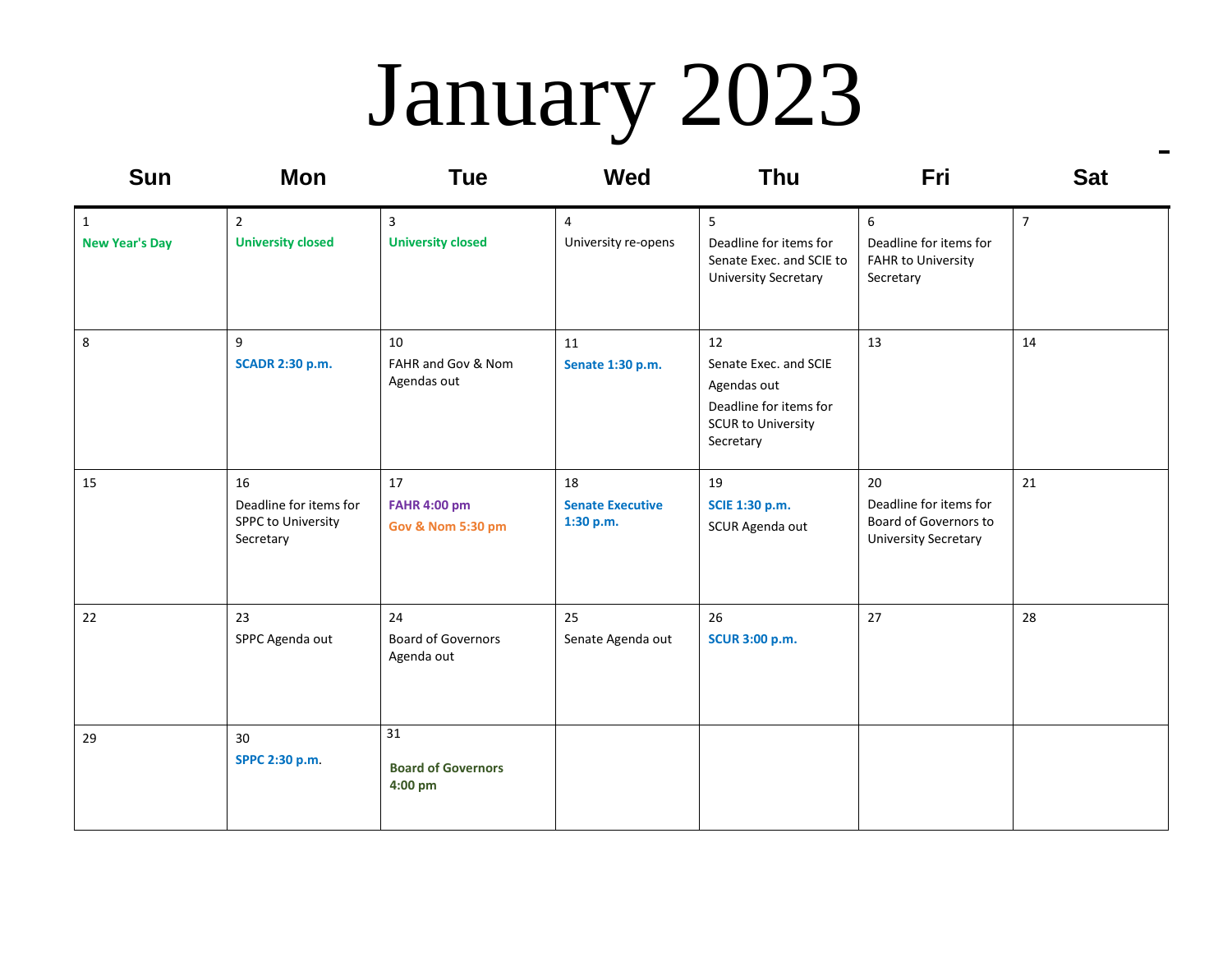## February 2023

| <b>Sun</b> | <b>Mon</b>                                                             | <b>Tue</b>                                                               | Wed                                                                                                                                    | <b>Thu</b>                                                                      | Fri                                                                                                  | <b>Sat</b>     |
|------------|------------------------------------------------------------------------|--------------------------------------------------------------------------|----------------------------------------------------------------------------------------------------------------------------------------|---------------------------------------------------------------------------------|------------------------------------------------------------------------------------------------------|----------------|
|            |                                                                        |                                                                          | $\mathbf 1$<br>Senate 1:30 p.m.<br>Deadline for items for<br>Senate Exec. to University<br>Secretary                                   | $2^{\circ}$<br>Deadline for items for<br><b>SCIE to University</b><br>Secretary | $\overline{\mathbf{3}}$                                                                              | $\overline{4}$ |
| 5          | 6                                                                      | $\overline{7}$                                                           | 8<br><b>SCCCC Deadline</b><br>(Spring 2023) for items<br>to University Secretary<br>Senate Exec. Agenda out<br><b>SCACOM 1:30 p.m.</b> | 9<br>SCIE Agenda out                                                            | 10<br>Deadline for items for<br>Board Exec. to University<br>Secretary                               | 11             |
| 12         | 13<br>Deadline for items for<br><b>SPPC to University</b><br>Secretary | 14<br><b>Board Executive</b><br>Agenda out                               | 15<br><b>Senate Executive</b><br>1:30 p.m.                                                                                             | 16<br>SCIE 1:30 p.m.                                                            | 17                                                                                                   | 18             |
| 19         | 20<br><b>Louis Riel Day</b><br>(University Closed)                     | 21<br>SPPC Agenda out<br><b>Board Exec. 4:00 pm</b><br>Winter Term Break | 22<br>Senate agenda out<br>Winter Term Break                                                                                           | 23<br>Winter Term Break                                                         | 24<br>Deadline for items for<br>FAHR and ARMC to<br><b>University Secretary</b><br>Winter Term Break | 25             |
| 26         | 27<br>SPPC 2:30 p.m.                                                   | 28                                                                       |                                                                                                                                        |                                                                                 |                                                                                                      |                |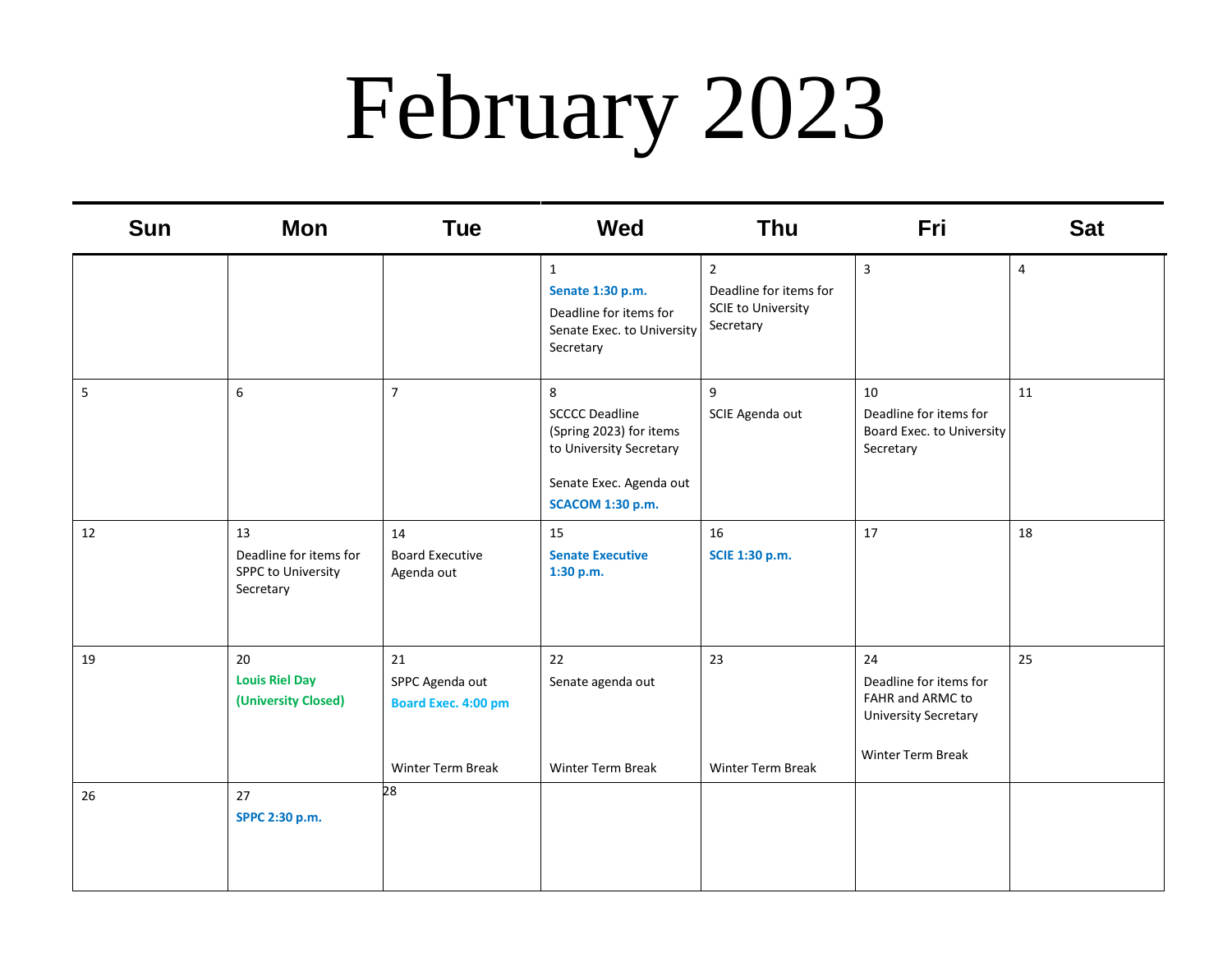#### March 2023

| <b>Sun</b> | <b>Mon</b>                                                      | <b>Tue</b>                                                        | <b>Wed</b>                                                                    | <b>Thu</b>                                                                                                    | Fri                                                                                                            | <b>Sat</b>     |
|------------|-----------------------------------------------------------------|-------------------------------------------------------------------|-------------------------------------------------------------------------------|---------------------------------------------------------------------------------------------------------------|----------------------------------------------------------------------------------------------------------------|----------------|
|            |                                                                 |                                                                   | $\mathbf{1}$<br>Senate 1:30 p.m.                                              | $\overline{2}$<br>Deadline for items for<br>SCIE and SCUR to<br><b>University Secretary</b><br>SCRP 2:00 p.m. | 3<br>Deadline for items for<br>ARMC and FAHR to<br><b>University Secretary</b>                                 | $\overline{4}$ |
| 5          | 6                                                               | $\overline{7}$<br>DSA, FAHR and ARMC<br>Agendas out               | 8<br>Deadline for items for<br>Senate Exec. to<br><b>University Secretary</b> | 9<br><b>SCIE and SCUR Agendas</b><br>out                                                                      | 10                                                                                                             | 11             |
| 12         | 13<br>Deadline for items for<br>SPPC to University<br>Secretary | 14<br>DSA 3:00 p.m.<br><b>FAHR 4:00 pm</b><br><b>ARMC 5:30 pm</b> | 15<br>Senate Exec. Agenda out                                                 | 16<br>SCIE 1:30 p.m.<br><b>SCUR 3:00 p.m.</b>                                                                 | 17<br>Deadline for items for<br>Board of Governors to<br><b>University Secretary</b>                           | 18             |
| 19         | 20<br>SPPC Agenda out                                           | 21<br>Gov and Nom 4:00 p.m.<br>Board Agenda out                   | 22<br><b>Senate Executive</b><br>1:30 p.m.                                    | 23                                                                                                            | 24                                                                                                             | 25             |
| 26         | 27<br>SPPC 2:30 p.m.                                            | 28<br><b>Board of Governors</b><br>4:00 pm                        | 29<br>Senate Agenda out                                                       | 30<br>Deadline for items for<br><b>SCIE to University</b><br>Secretary                                        | 31<br>Deadline for nominations<br>for Honorary Degree and<br><b>Emeritus Titles to</b><br>University Secretary |                |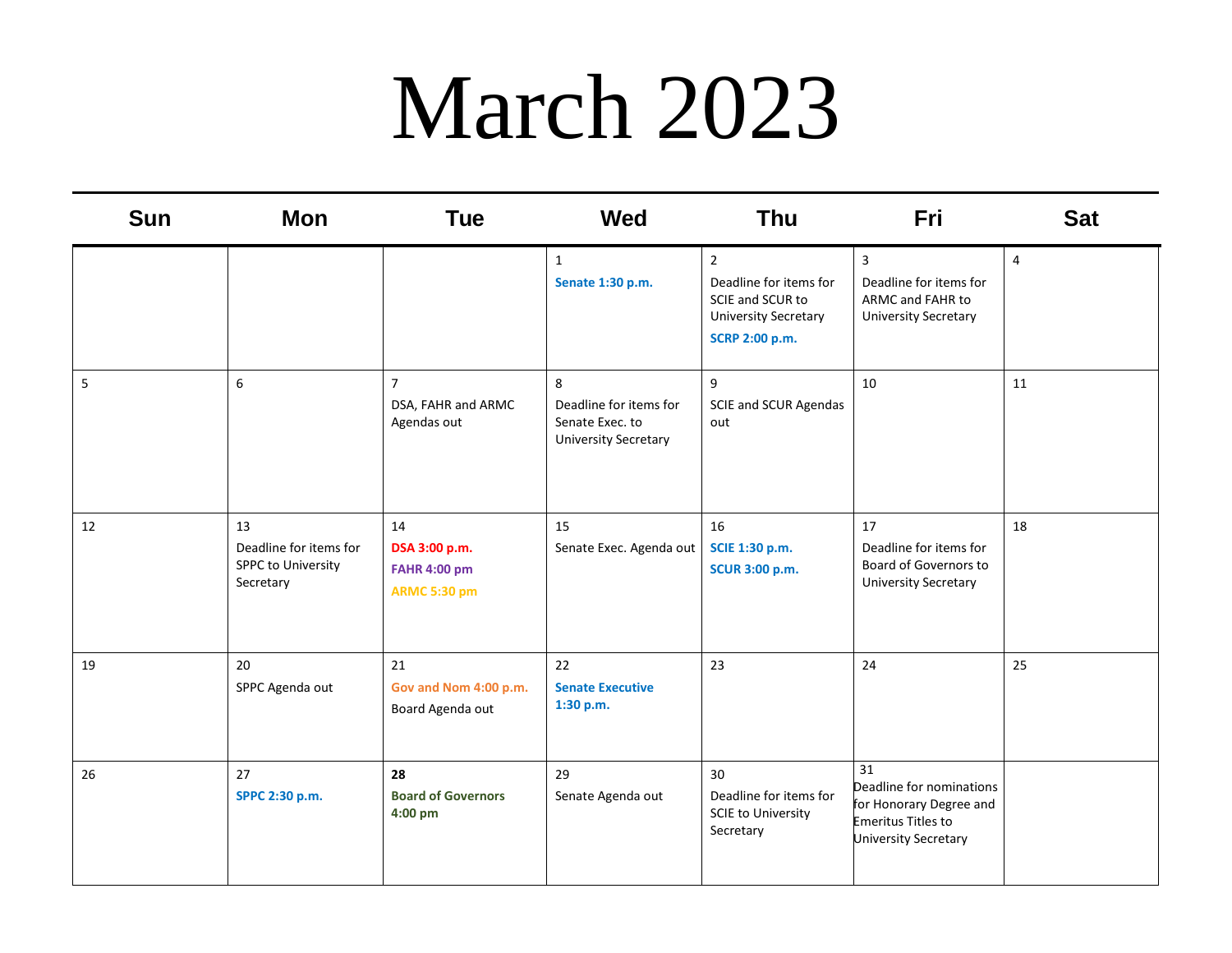## April 2023

| <b>Sun</b>       | <b>Mon</b>                                                      | <b>Tue</b>                                                                                                   | <b>Wed</b>                                                                     | Thu                                                          | Fri                                                                                      | <b>Sat</b>   |
|------------------|-----------------------------------------------------------------|--------------------------------------------------------------------------------------------------------------|--------------------------------------------------------------------------------|--------------------------------------------------------------|------------------------------------------------------------------------------------------|--------------|
|                  |                                                                 |                                                                                                              |                                                                                |                                                              |                                                                                          | $\mathbf{1}$ |
| $\overline{2}$   | $\mathbf{3}$                                                    | $\overline{4}$<br>Chancellor's Committee<br>Agenda out                                                       | 5<br>Senate 1:30 p.m.                                                          | 6<br>SCIE Agenda out                                         | $\overline{7}$<br><b>Good Friday</b><br>(University Closed)                              | 8            |
| $\boldsymbol{9}$ | 10<br>Deadline for items for<br>SPPC to University<br>Secretary | 11                                                                                                           | 12<br><b>SCACOM 1:30 p.m.</b>                                                  | 13<br>SCIE 1:30 p.m.                                         | 14<br>Deadlines for items<br>for Board of<br>Governors to<br><b>University Secretary</b> | 15           |
| 16               | 17<br>SPPC Agenda out                                           | 18<br>SCHD and Board of<br>Governors Agendas out                                                             | 19<br>Deadline for items for<br>Senate Exec. to<br><b>University Secretary</b> | 20                                                           | 21                                                                                       | 22           |
| 23               | 24<br>SPPC 2:30 p.m.                                            | 25<br>SCHD 1:30 p.m.<br><b>Chancellor's Committee</b><br>2:30 p.m.<br><b>Board of Governors</b><br>4:00 p.m. | 26<br>Senate Exec. Agenda out                                                  | 27<br>Deadline for items for SCIE<br>to University Secretary | 28                                                                                       | 29           |
| 30               |                                                                 |                                                                                                              |                                                                                |                                                              |                                                                                          |              |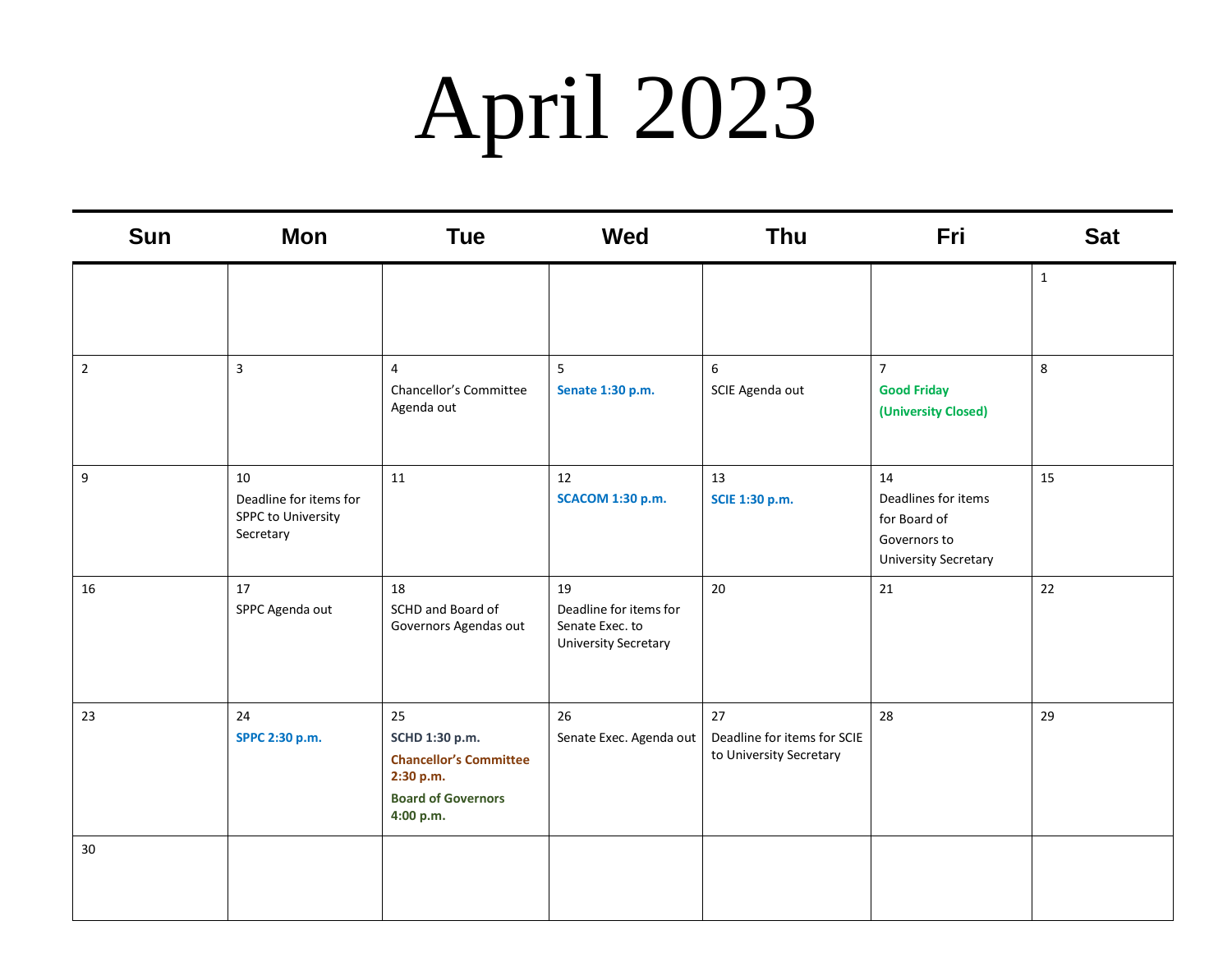# May 2023

| <b>Sun</b>     | <b>Mon</b>                                                      | <b>Tue</b>                                       |                                                                                | Thu                                                                                      | Fri                                                                                  | <b>Sat</b> |
|----------------|-----------------------------------------------------------------|--------------------------------------------------|--------------------------------------------------------------------------------|------------------------------------------------------------------------------------------|--------------------------------------------------------------------------------------|------------|
|                | $\mathbf{1}$                                                    | $\overline{2}$                                   | $\mathbf{3}$<br><b>Senate Executive</b><br>1:30 p.m.                           | $\overline{4}$<br>SCIE Agenda out                                                        | 5<br>Deadline for items for<br>FAHR to University<br>Secretary                       | 6          |
| $\overline{7}$ | 8<br><b>SCADR 2:30 p.m.</b>                                     | 9<br>FAHR and Gov and Nom<br>Agendas out         | 10<br>Senate Agenda out                                                        | 11<br>SCIE 1:30 p.m.<br>Deadline for items for<br><b>SCUR to University</b><br>Secretary | 12<br>School of Agriculture<br>Convocation                                           | 13         |
| 14             | 15<br>Deadline for items for<br>SPPC to University<br>Secretary | 16<br>FAHR 4:00 p.m.<br>Gov and Nom 5:30 p.m.    | 17<br>Senate 1:30 p.m.                                                         | 18<br>SCUR Agenda out<br><b>Bannatyne Campus</b><br>Convocation                          | 19<br>Deadline for items for<br>Board of Governors to<br><b>University Secretary</b> | 20         |
| 21             | 22<br><b>Victoria Day</b><br>(University Closed)                | 23<br>SPPC and Board of<br>Governors Agendas out | 24<br>Deadline for items for<br>Senate Exec. to<br><b>University Secretary</b> | 25<br>SCRP 2:00 p.m.<br><b>SCUR 3:00 p.m.</b>                                            | 26                                                                                   | 27         |
| 28             | 29<br>SPPC 2:30 p.m.                                            | 30<br><b>Board of Governors</b><br>4:00 p.m.     | 31<br>Senate Exec Agenda out                                                   |                                                                                          |                                                                                      |            |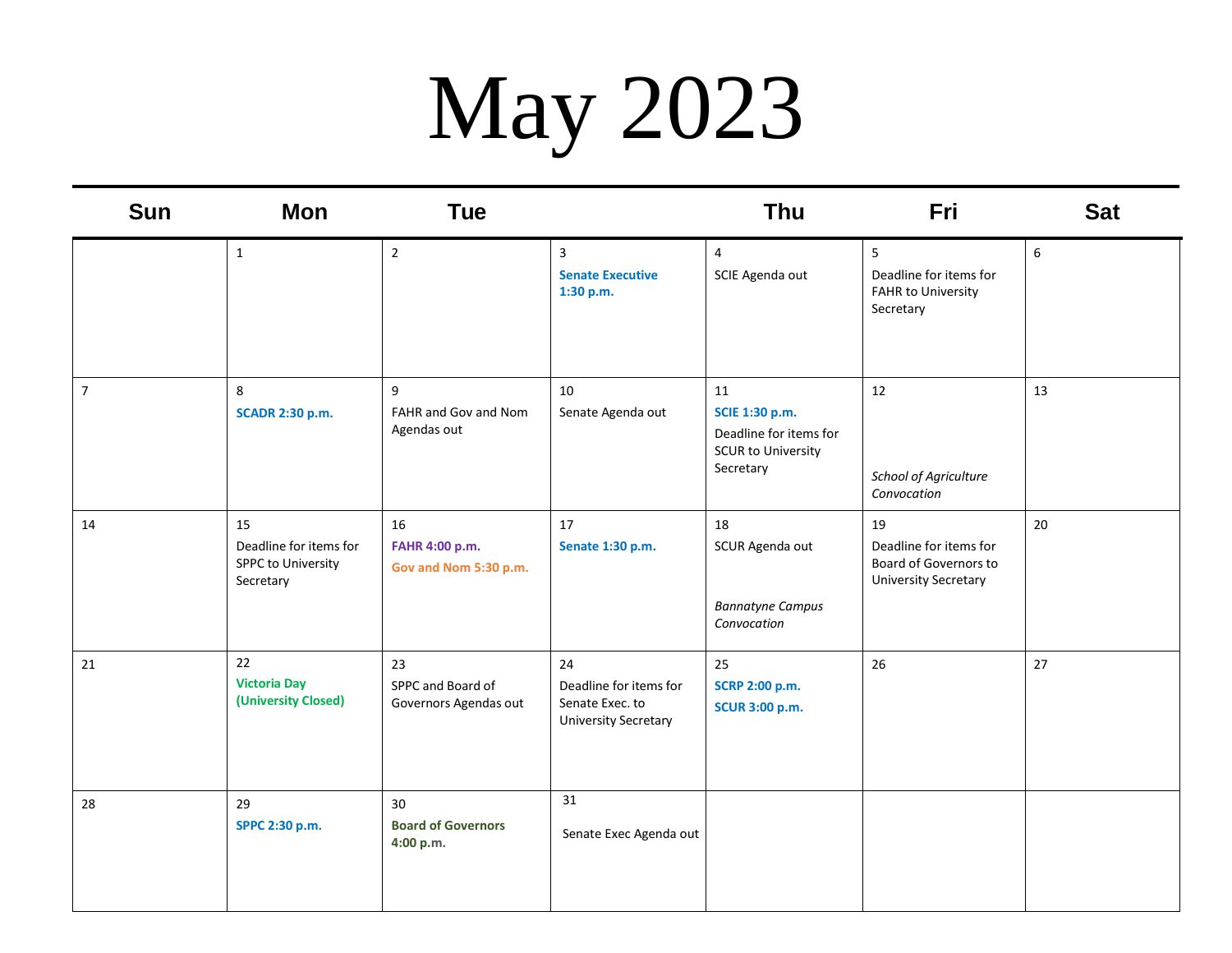#### June 2023

| Sun | <b>Mon</b>                                                | <b>Tue</b>                                                                            | <b>Wed</b>                                             | <b>Thu</b>                                                       | Fri                                                                                                                                             | <b>Sat</b>   |
|-----|-----------------------------------------------------------|---------------------------------------------------------------------------------------|--------------------------------------------------------|------------------------------------------------------------------|-------------------------------------------------------------------------------------------------------------------------------------------------|--------------|
|     |                                                           |                                                                                       |                                                        | $\mathbf{1}$<br><b>Spring Convocation</b><br>(Fort Garry Campus) | $\overline{2}$<br>Deadline for items for<br>ARMC and FAHR to<br><b>University Secretary</b><br><b>Spring Convocation</b><br>(Fort Garry Campus) | $\mathbf{3}$ |
| 4   | 5<br><b>Spring Convocation</b><br>(Fort Garry Campus)     | 6<br>ARMC and FAHR<br>Agendas out<br><b>Spring Convocation</b><br>(Fort Garry Campus) | $\overline{7}$<br><b>Senate Executive</b><br>1:30 p.m. | 8<br>Deadline for items for<br>MRCC to University<br>Secretary   | $\boldsymbol{9}$                                                                                                                                | 10           |
| 11  | 12<br>Université de Saint-<br><b>Boniface Convocation</b> | 13<br>FAHR 4:00 p.m.<br>ARMC 5:30 p.m.                                                | 14<br>Senate Agenda out                                | 15<br>MRCC 9:00 a.m.                                             | 16<br>Deadline for items for<br>Board of Governors to<br><b>University Secretary</b>                                                            | 17           |
| 18  | 19                                                        | 20<br>Board Agenda out                                                                | 21<br>Senate 1:30 p.m.                                 | 22                                                               | 23                                                                                                                                              | 24           |
| 25  | 26                                                        | 27<br><b>Board of Governors</b><br>4:00 p.m.                                          | 28                                                     | 29                                                               | 30                                                                                                                                              |              |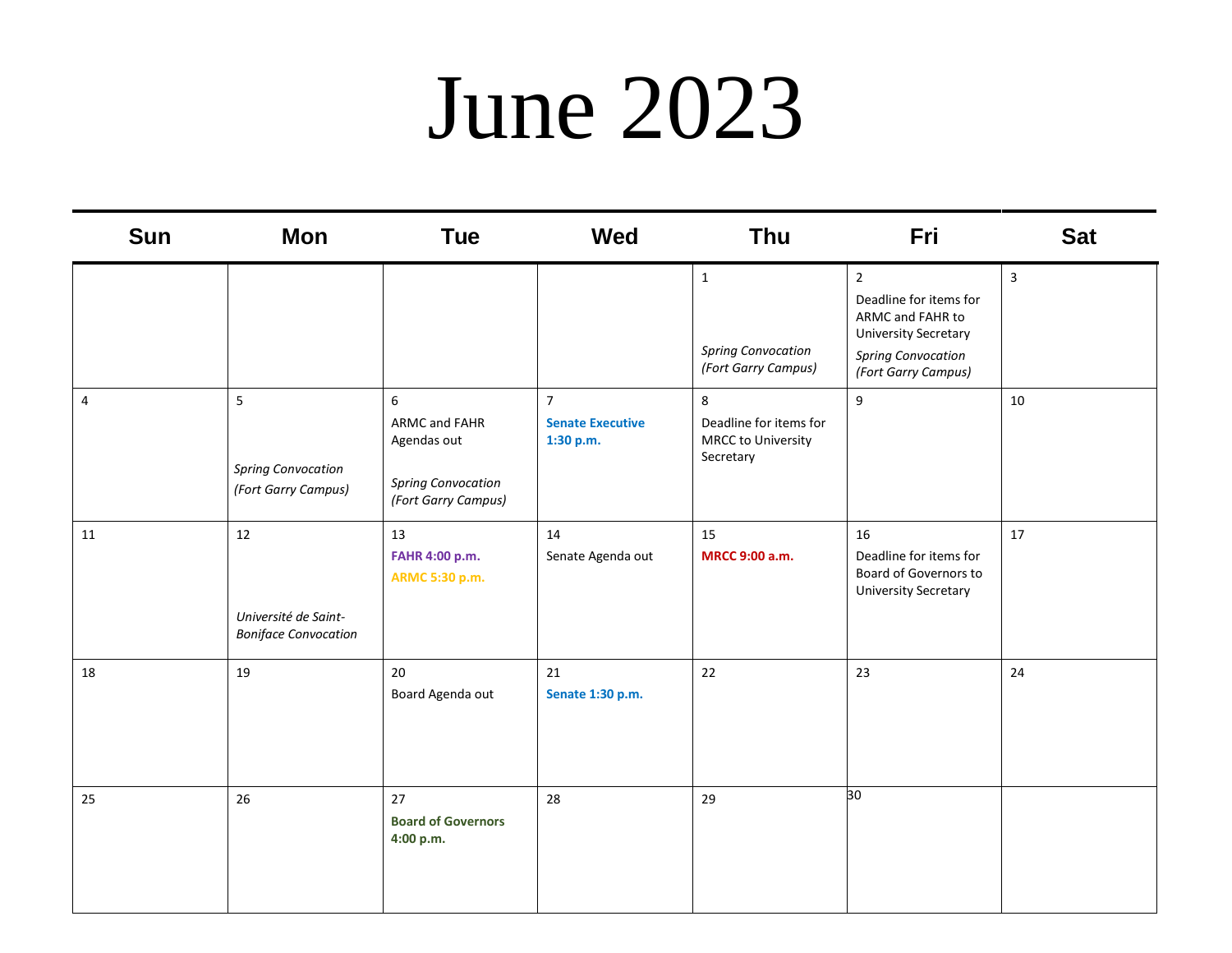# July 2023

| Sun              | <b>Mon</b>                                                            | <b>Tue</b>     | Wed                     | Thu     | Fri            | <b>Sat</b>                        |
|------------------|-----------------------------------------------------------------------|----------------|-------------------------|---------|----------------|-----------------------------------|
|                  |                                                                       |                |                         |         |                | $\mathbf{1}$<br><b>Canada Day</b> |
|                  |                                                                       |                |                         |         |                |                                   |
| $\mathbf 2$      | $\overline{3}$<br><b>Canada Day Observance</b><br>(University Closed) | $\overline{4}$ | $\overline{\mathbf{5}}$ | $\sf 6$ | $\overline{7}$ | $\bf 8$                           |
| $\boldsymbol{9}$ | $10\,$                                                                | $11\,$         | $12$                    | $13\,$  | $14\,$         | 15                                |
| 16               | $17\,$                                                                | 18             | 19                      | $20\,$  | 21             | 22                                |
| 23               | $24$                                                                  | 25             | 26                      | $27\,$  | 28             | 29                                |
| 30               | 31                                                                    |                |                         |         |                |                                   |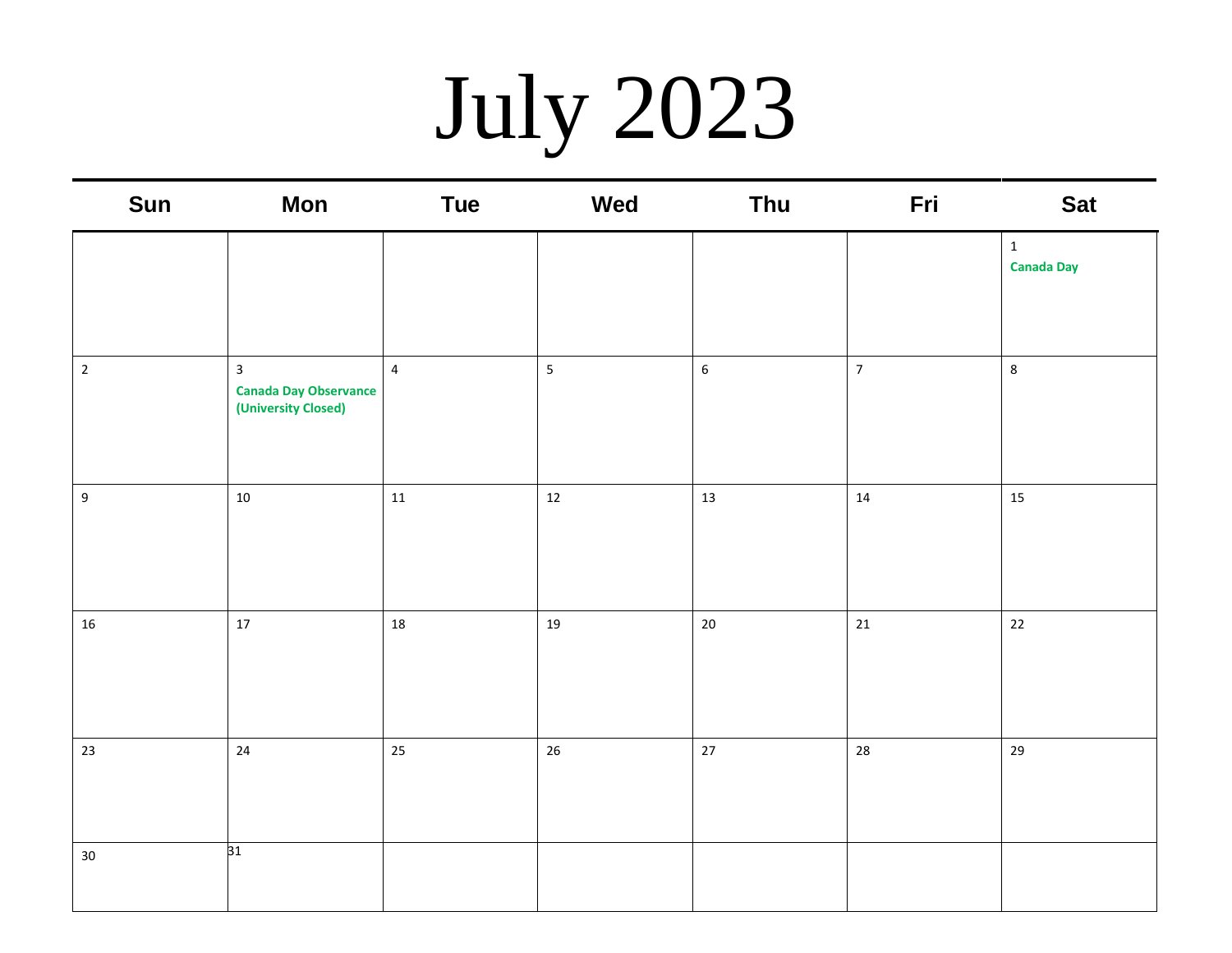### August 2023

| <b>Sun</b>       | Mon                                                             | <b>Tue</b>                                           | <b>Wed</b>     | <b>Thu</b>                                                                                                           | Fri                                                                               | <b>Sat</b>              |
|------------------|-----------------------------------------------------------------|------------------------------------------------------|----------------|----------------------------------------------------------------------------------------------------------------------|-----------------------------------------------------------------------------------|-------------------------|
|                  |                                                                 | $\mathbf 1$                                          | $\overline{2}$ | $\mathsf{3}$                                                                                                         | $\overline{4}$                                                                    | $\overline{\mathbf{5}}$ |
| $\boldsymbol{6}$ | $\overline{7}$<br><b>Terry Fox Day</b><br>(University Closed)   | 8                                                    | 9              | $10\,$                                                                                                               | 11                                                                                | 12                      |
| 13               | 14<br>Deadline for items for<br>SPPC to University<br>Secretary | 15                                                   | 16             | $17\,$                                                                                                               | 18<br>Deadline for items for<br>Board Executive to<br><b>University Secretary</b> | 19                      |
| $20\,$           | 21<br>SPPC Agenda out                                           | 22<br>Board Exec. and Gov and<br>Nom Agendas out     | 23             | 24                                                                                                                   | 25                                                                                | 26                      |
| 27               | 28<br>SPPC 2:30 p.m.                                            | 29<br>Board Exec. 4:00 p.m.<br>Gov and Nom 5:30 p.m. | 30             | 31<br>Request to Faculties for<br><b>UDC Annual Report</b><br>Deadline for items for SCIE<br>to University Secretary |                                                                                   |                         |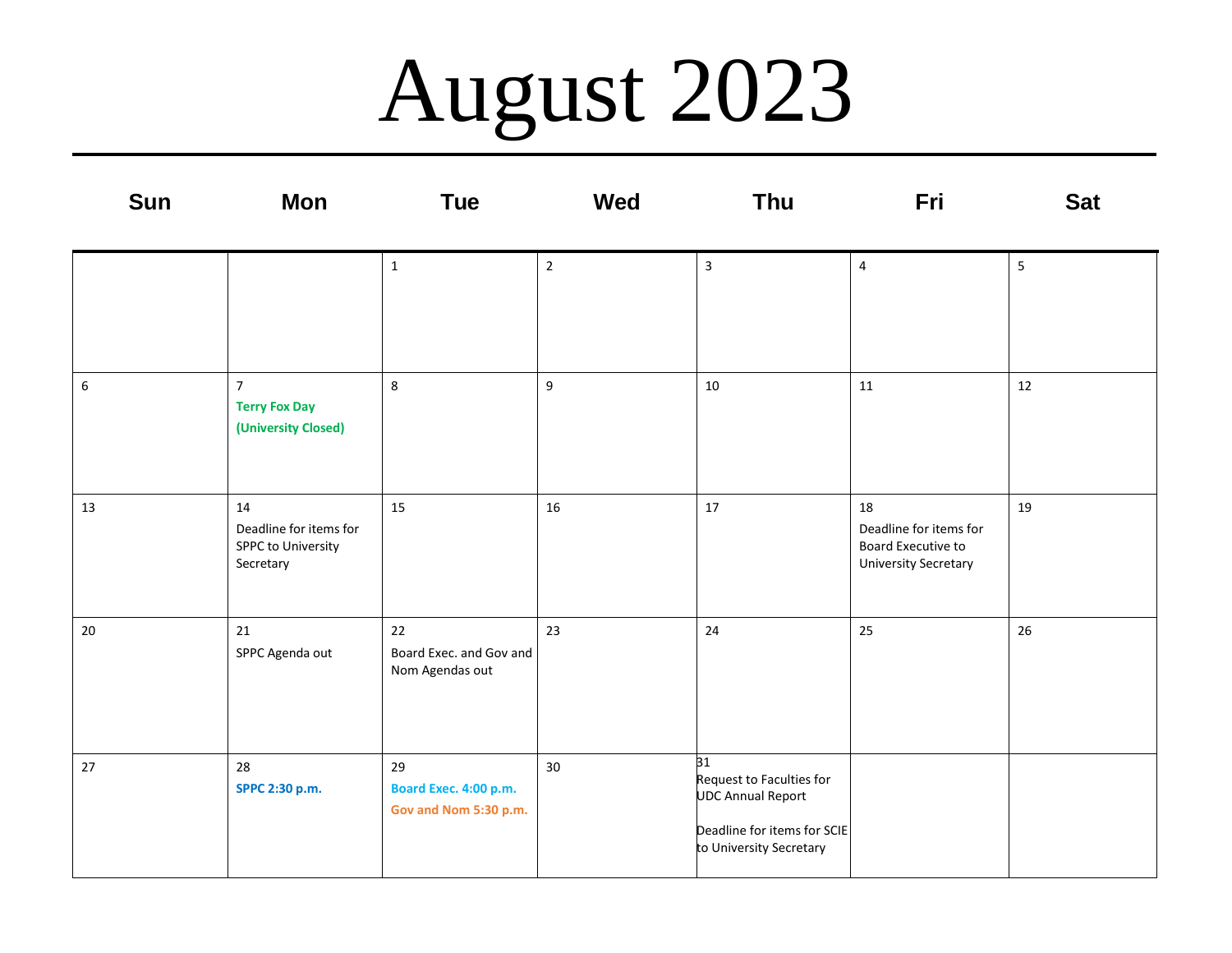## September 2023

| <b>Sun</b>              | <b>Mon</b>                                                             | <b>Tue</b>                                    | <b>Wed</b>                                                                        | <b>Thu</b>                                                                               | Fri                                                                                       | <b>Sat</b>     |
|-------------------------|------------------------------------------------------------------------|-----------------------------------------------|-----------------------------------------------------------------------------------|------------------------------------------------------------------------------------------|-------------------------------------------------------------------------------------------|----------------|
|                         |                                                                        |                                               |                                                                                   |                                                                                          | $\mathbf{1}$<br>Deadline for items for<br>FAHR and ARMC to<br><b>University Secretary</b> | $\overline{2}$ |
| $\overline{\mathbf{3}}$ | $\overline{4}$<br><b>Labour Day</b><br>(University Closed)             | 5<br><b>FAHR and ARMC</b><br>Agendas out      | 6<br>Deadline for items for<br>Senate Executive to<br><b>University Secretary</b> | $\overline{7}$<br><b>Senate Orientation</b><br>9:00 a.m.<br>SCIE agenda out              | $\bf 8$                                                                                   | 9              |
| 10                      | 11<br>Deadline for items for<br><b>SPPC to University</b><br>Secretary | 12<br>FAHR 4:00 p.m.<br>ARMC 5:30 p.m.        | 13<br>Senate Exec Agenda out<br><b>SCACOM 1:30 PM</b>                             | 14<br>SCIE 1:30 p.m.                                                                     | 15<br>Deadline for items for<br>Board of Governors to<br><b>University Secretary</b>      | 16             |
| 17                      | 18<br>SPPC Agenda out                                                  | 19<br><b>Board of Governors</b><br>Agenda out | 20<br><b>Senate Executive</b><br>1:30 p.m.                                        | 21                                                                                       | 22                                                                                        | 23             |
| 24                      | 25<br>SPPC 2:30 p.m.                                                   | 26<br><b>Board of Governors</b><br>4:00 p.m.  | 27<br>Senate Agenda out                                                           | 28<br>SCRP 2:00 p.m.<br>Deadline for items for<br><b>SCIE to University</b><br>Secretary | 29                                                                                        | 30             |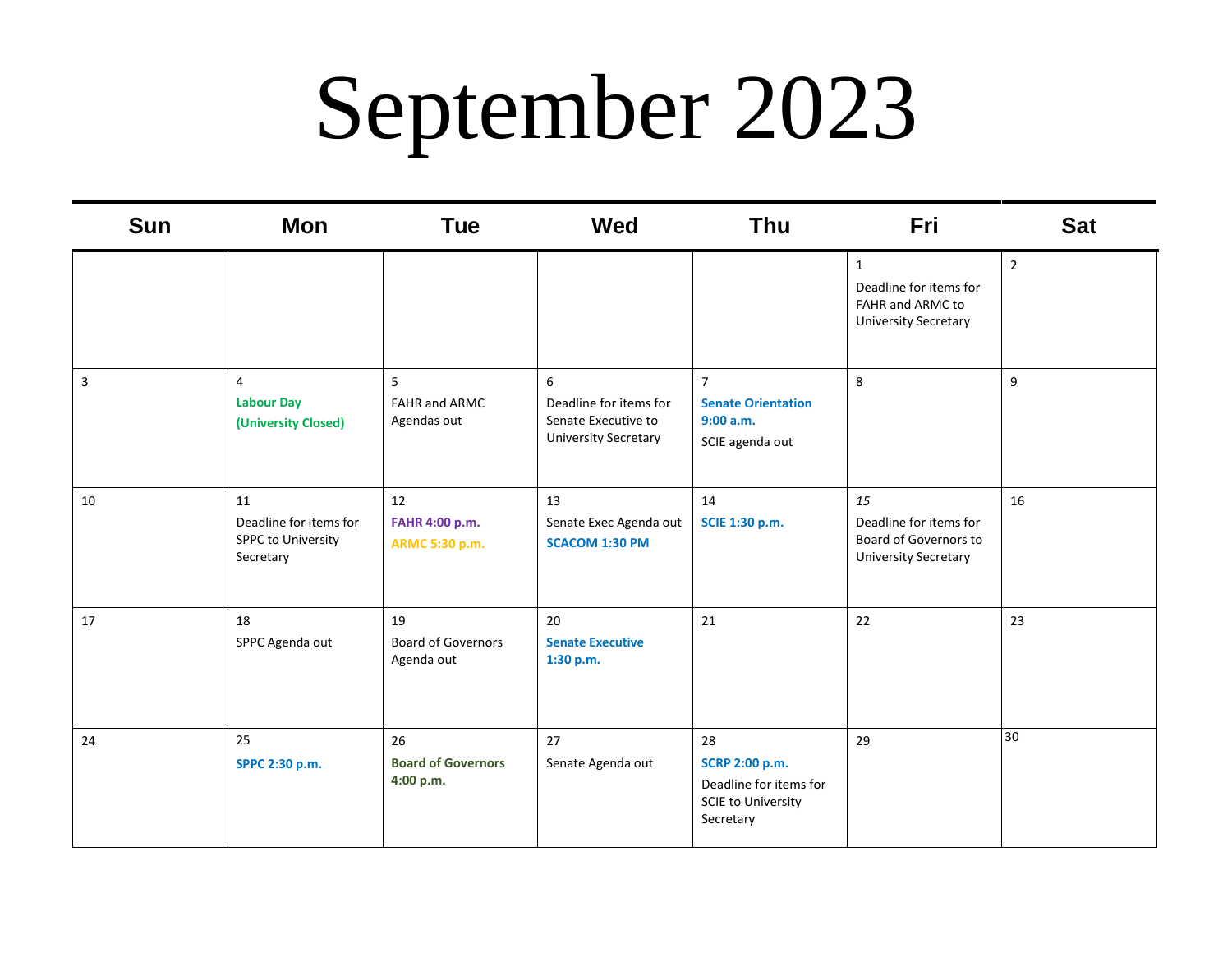#### October 2023

| <b>Sun</b> | <b>Mon</b> | īue | <b>Wed</b> | Thu | Eri | Sat |
|------------|------------|-----|------------|-----|-----|-----|
| ___        |            | ___ | ____       |     |     | ___ |
|            |            |     |            |     |     |     |

| $\mathbf 1$ | $\overline{2}$<br>Deadline for Faculty UDC<br>Annual Report<br>Submissions | $\overline{3}$                                         | 4<br>Senate 1:30 p.m.<br>Deadline for items<br>for Senate Exec. to<br><b>University Secretary</b> | 5<br>SCIE Agenda out | 6                                                                      | $\overline{7}$ |
|-------------|----------------------------------------------------------------------------|--------------------------------------------------------|---------------------------------------------------------------------------------------------------|----------------------|------------------------------------------------------------------------|----------------|
| 8           | 9<br><b>Thanksgiving Day</b><br>(University Closed)                        | 10                                                     | 11<br>Senate Exec. Agenda out                                                                     | 12<br>SCIE 1:30 p.m. | 13<br>Deadline for items for<br>Board Exec. to University<br>Secretary | 14             |
| 15          | 16<br>Deadline for items for<br><b>SPPC to University</b><br>Secretary     | 17<br>Board Exec. and Gov and<br>Nom Agendas out       | 18<br><b>Senate Executive</b><br>1:30 p.m.                                                        | 19                   | 20                                                                     | 21             |
| 22          | 23<br>SPPC Agenda out                                                      | 24<br>Board Exec. 4:00 p.m.<br>Gov and Nom 5:30 p.m.   | 25<br>Senate Agenda out                                                                           | 26                   | 27                                                                     | 28             |
| 29          | 30<br>SPPC 2:30 p.m.                                                       | 31<br>Deadline for Nominations<br>for Honorary Degrees |                                                                                                   |                      |                                                                        |                |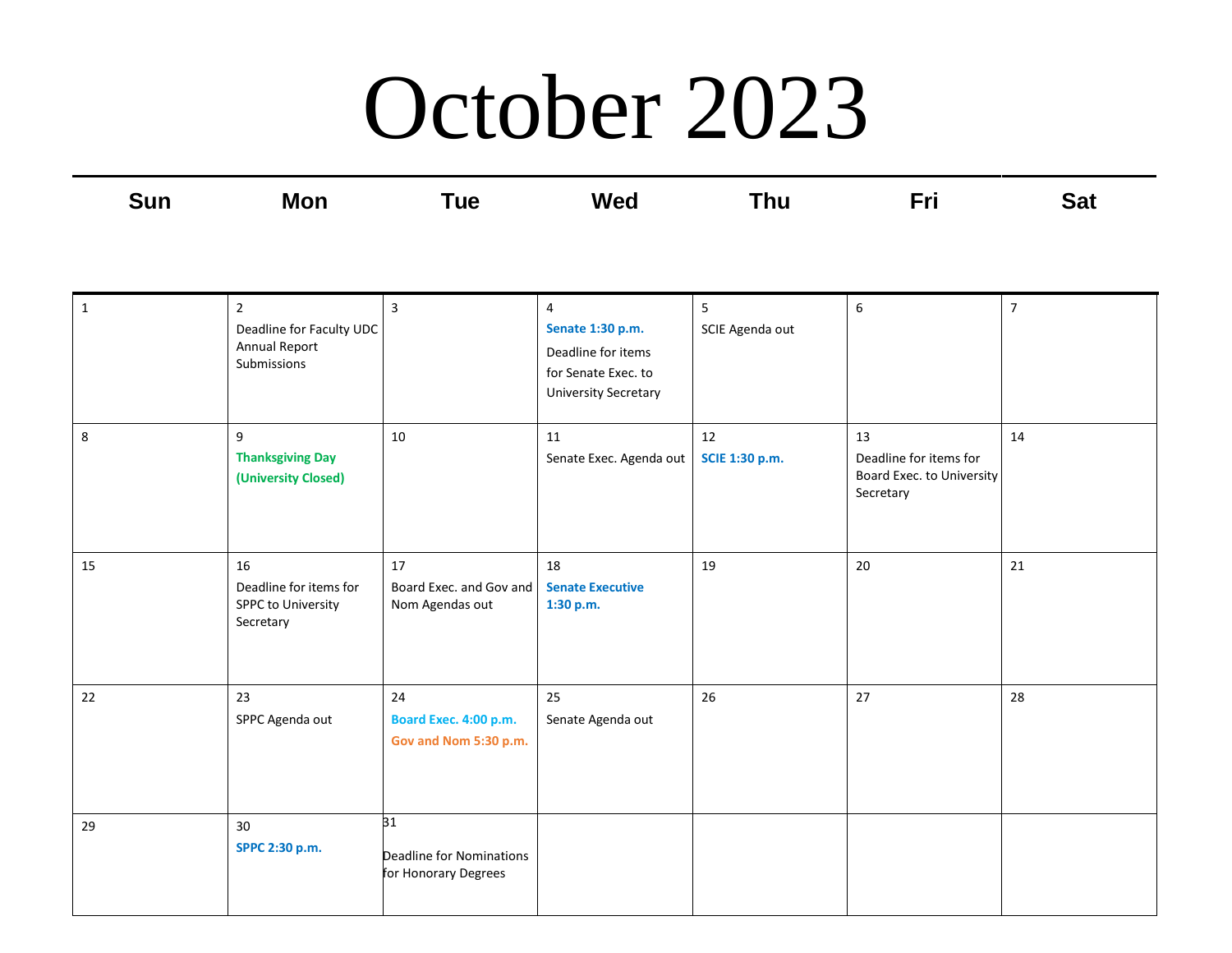### November 2023

| <b>Sun</b> | Mon                                                                    | <b>Tue</b>                                                                                                | <b>Wed</b>                                                                                                             | <b>Thu</b>                                                                         | Fri                                                                                  | <b>Sat</b>                   |
|------------|------------------------------------------------------------------------|-----------------------------------------------------------------------------------------------------------|------------------------------------------------------------------------------------------------------------------------|------------------------------------------------------------------------------------|--------------------------------------------------------------------------------------|------------------------------|
|            |                                                                        |                                                                                                           | $\mathbf{1}$<br>Senate 1:30 p.m.                                                                                       | $\overline{2}$<br>Deadline for items for<br><b>SCIE to University</b><br>Secretary | 3<br>Deadline for items for<br>FAHR and ARMC to<br><b>University Secretary</b>       | $\overline{4}$               |
| 5          | 6                                                                      | $\overline{7}$<br>FAHR and ARMC<br>Agendas out                                                            | 8<br>Deadline for items for<br>Senate Exec. to<br><b>University Secretary</b>                                          | 9<br>SCIE Agenda out                                                               | 10                                                                                   | 11<br><b>Remembrance Day</b> |
| 12         | 13<br>Deadline for items for<br><b>SPPC to University</b><br>Secretary | 14<br>Peter D. Curry<br>Committee & SCHD<br>Agendas out<br>FAHR 4:00 p.m.<br>ARMC 5:30 p.m.               | 15<br>Senate Exec. Agenda out                                                                                          | 16<br>SCIE 1:30 p.m.                                                               | 17<br>Deadline for items for<br>Board of Governors to<br><b>University Secretary</b> | 18                           |
| 19         | 20<br>SPPC Agenda out                                                  | 21<br>Peter D. Curry<br>Committee 12:00 p.m.<br>SCHD 1:30 p.m.<br><b>Board of Governors</b><br>Agenda out | 22<br><b>Senate Executive 1:30</b><br>p.m.                                                                             | 23<br>SCRP 2:00 p.m.                                                               | 24                                                                                   | 25                           |
| 26         | 27<br>SPPC 2:30 p.m.                                                   | 28<br><b>Board of Governors</b><br>4:00 p.m.                                                              | 29<br><b>SCACOM 1:30 p.m.</b><br>Senate Agenda out<br>Deadline for items for<br>Senate Exec to University<br>Secretary | 30                                                                                 |                                                                                      |                              |